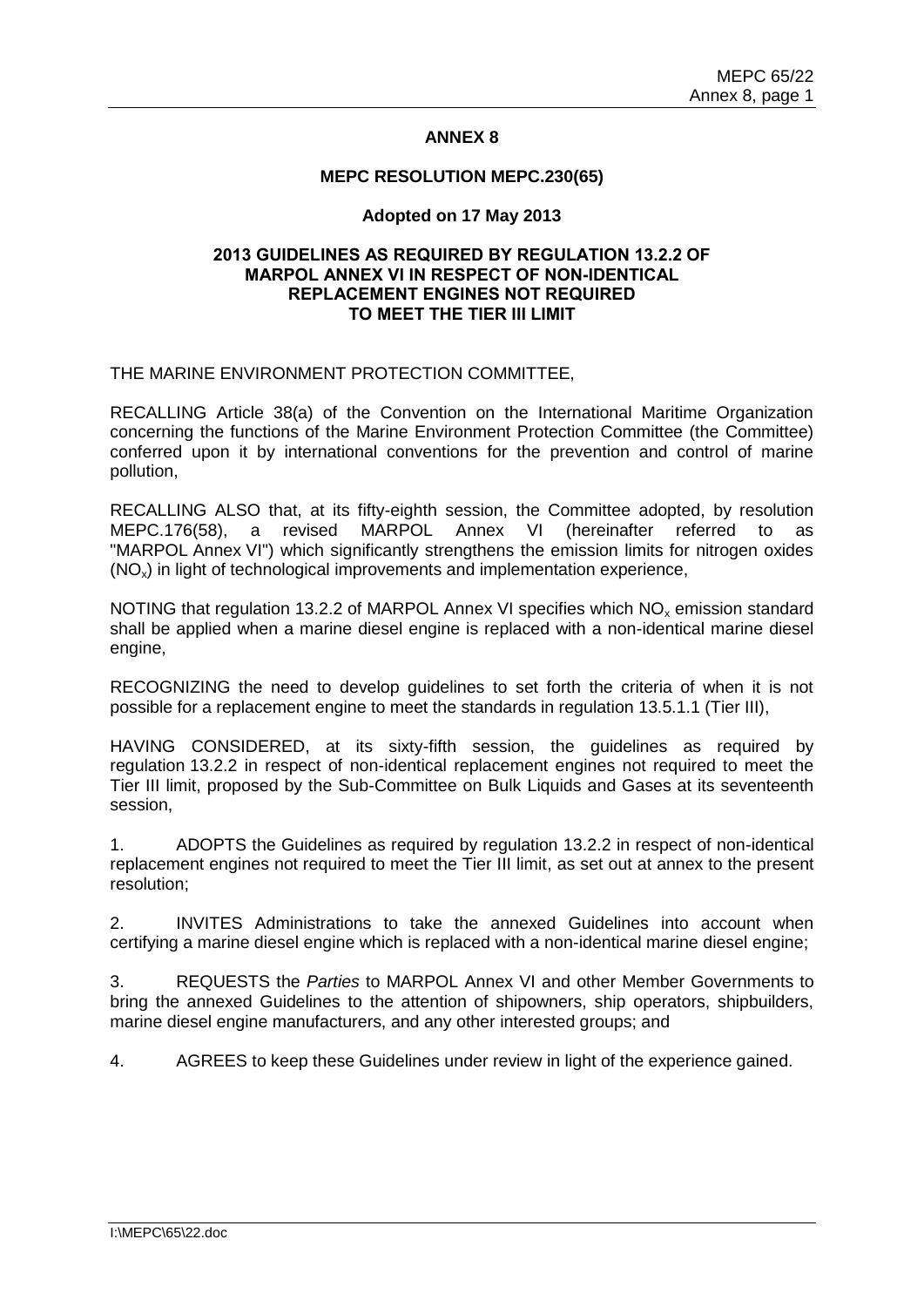### **GUIDELINES AS REQUIRED BY REGULATION 13.2.2 IN RESPECT OF NON-IDENTICAL REPLACEMENT ENGINES NOT REQUIRED TO MEET THE TIER III LIMIT**

1 When it becomes necessary to replace an engine to which regulation 13 of MARPOL Annex VI applies in principle (power output of more than 130 kW) the non-identical replacement engine shall comply with the standards set forth in paragraph 5.1.1 of the respective regulation (Tier III) when operating in an area designated under regulation 13.6 of MARPOL Annex VI if the replacement takes place on or after 1 January 2016 unless:

- .1 a replacement engine of similar rating complying with Tier III is not commercially available; or
- .2 the replacement engine, in order to be brought into Tier III compliance, needs to be equipped with a  $NO<sub>x</sub>$  reducing device which due to:
	- .1 size cannot be installed in the limited space available on board; or
	- .2 extensive heat release could have adverse impact on the ships structure, sheeting, and/or equipment whilst additional ventilation and/or insulation of the engine-room/compartment will not be possible.

2 In making the determination that a Tier III engine is not a feasible replacement engine for a ship, it should be necessary to evaluate not just engine dimensions and weight but may also include other pertinent ship characteristics. These pertinent characteristics could include:

- .1 downstream ship components such as drive shafts, reduction gears, cooling systems, exhaust and ventilation systems, and propeller shafts;
- .2 electrical systems for diesel generators (indirect drive engines); and
- .3 such other ancillary systems and ship equipment that would affect the choice of an engine.

3 Restrictions should also be considered concerning engine adjustment/matching needed to meet boundary conditions and performance data necessary for SCR operation at all relevant mode points.

4 If the replacement engine is part of a multi-engine (twin-engine) arrangement and it is replacing an engine that is not a Tier III compliant engine due to it having been installed prior to the Tier III implementation date, a need to match a replacement engine within a multi-engine arrangement should be part of the criteria to be considered. In such cases, if it were decided to exempt a replacement engine in multi-engine arrangements it must be clear that is where engines are installed as matched pairs (or more) as propulsion engines and that matching is necessary to ensure comparable manoeuvring/drive response rather than where multiple engines are installed such as in the case of generators.

5 A replacement engine that meets the Tier III limit should be installed provided it does not incur an increase in the ship's electrical demand beyond the installed capacity.